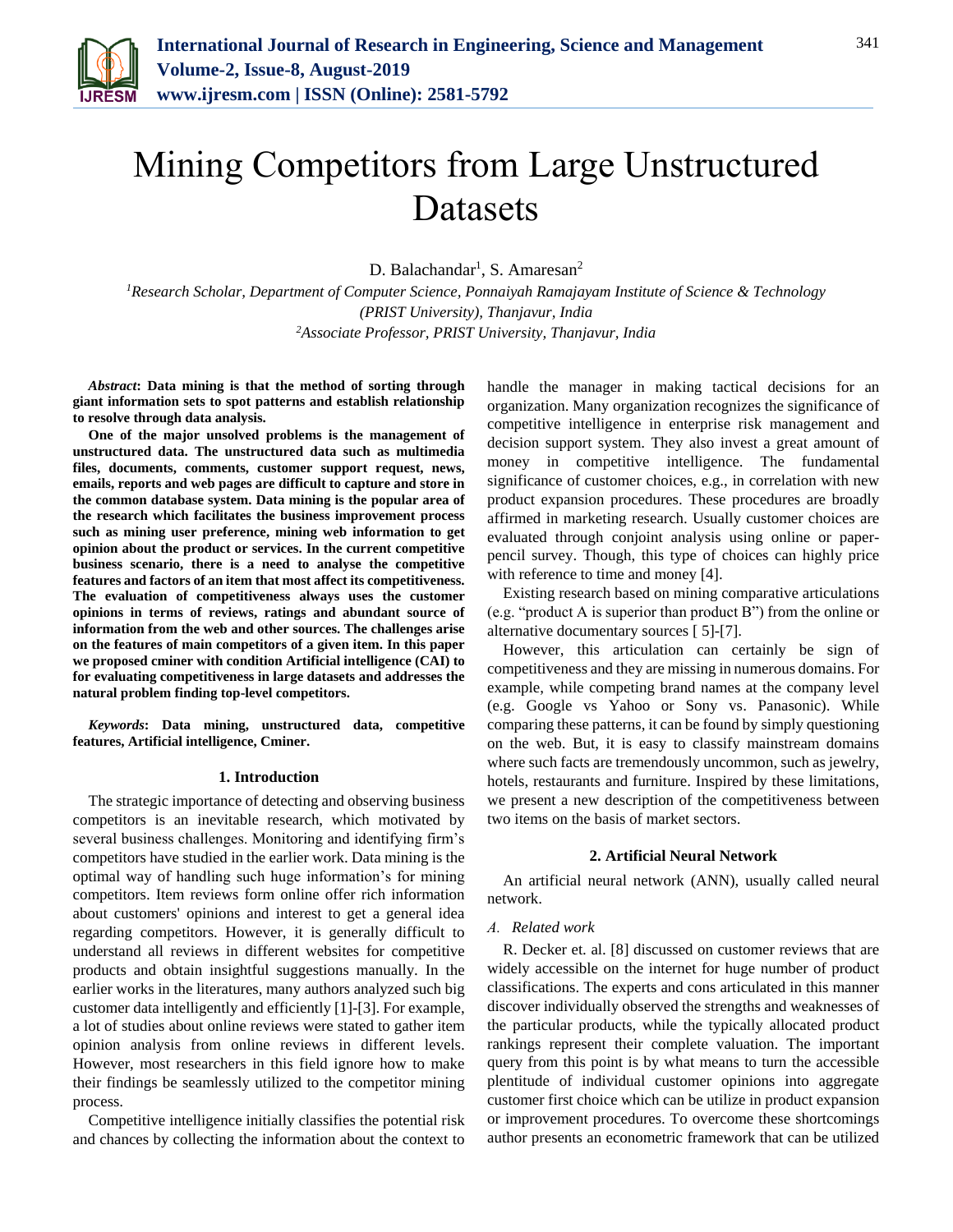

to the cited type of data and used natural language processing methodologies. The suggested procedure simplifies the evaluation of parameters allow implications on the comparative outcome of product features and brand names on the complete evaluation of the products.

C. W.-K. Leung et. al. [9] proposes a novel Probabilistic Rating Inference Framework, well known as PREF, for mining user choices from reviews and then map out such choices onto numerical rating scales. PREF utilizes existing linguistic processing methods to extract opinion words and product attributes from reviews. It then estimates the sentimental orientations (SO) and strength of the opinion words by means of our proposed relative-frequency-based technique. In this paper, author presents a Preference technique i.e. a probabilistic rating inference framework. Pref is a probabilistic rating inference framework model which helps to developed and to support the integration of sentiment analysis and CF.

It includes four steps: 1) Data preparation: This method processes the user opinions for the subsequent analysis. Different preprocessing methods may be needed to depend on the data sources.

E. Marrese-Taylor et. al. [10] present and extend an approach of Bing Liu's aspect-based opinion mining methodology to utilize it to the tourism domain. Author also suggested a method for considering a novel alternative to uncover customer opinions regarding tourism products, specifically hotels and restaurants using opinions accessible on the web as reviews. To estimate this suggestion, author also conducted an experiment using hotel and restaurant reviews found from Trip Advisor. This outcome displayed that tourism product reviews available on web sites comprise valuable information about customer opinions that can be extracted using an aspect-based opinion mining method.

K. Lerman et. al. [11] presents endeavors to achieve a novel assignment of mining focused data regarding an element, the element, for example, an organization, item or individual from the web. The creators proposed a calculation called "CoMiner", which initially separates an arrangement of similar applicants of the information substance and afterward positions them as indicated by the likeness, lastly extricates the focused fields. In any case, the CoMiner particularly created to help for particular space. However, the exertion for the further spaces is as yet difficult.

# **3. Methodology**

The proposed method for computing all the segments in a given market based on mining large review datasets. This method allows us to operationalize our definition of competitiveness and address the problem of finding the top-k competitors of an item in any given market. As we show in our work, this problem presents significant computational challenges, especially in the presence of large datasets with hundreds or thousands of items, such as those that are often found in mainstream domains. We address these challenges via a highly scalable framework for top-k computation, including an efficient evaluation algorithm and an appropriate index. fusion of Artificial Neural Networks (ANN) and CMiner have attracted the growing interest of researchers in numerous scientific and engineering areas because of the growing would like of adaptive intelligent systems to unravel the problems associated with e-commerce.

ANN learns from scratch by adjusting the interconnections between layers. NN), is a mathematical model or computational model that is inspired by the structure and/or functional aspects of biological neural networks. It consists of an interconnection of simple components referred to as neurons, which are programming constructs that mimic the properties of biological neurons. ANNs comprises one or additional layers. Each layer has one or additional neurons. The neuron (perceptron) can be defined simply as a device with many inputs, one output, and an activation function. The neurons are connected by directed links. Each link has a numeric weight associated with it from which weighted sum can be calculated. Then after classes can be distinguished by using activation function.

# **4. Cminer algorithm**

CMiner, a specific formula for discovering the top-k rivals of an offered thing. our formula utilizes the horizon pyramid in order to decrease the variety of things that require to be taken into consideration. Considered that we just appreciate the top-k rivals, we can incrementally calculate ball game of each prospect and also quit when it is ensured that the top-k have actually arised. The pseudocode is given up Formula 1.

|     | <b>Algorithm 1 CMiner</b>                                                                                       |
|-----|-----------------------------------------------------------------------------------------------------------------|
|     | <b>Input:</b> Set of items $\mathcal{I}$ , Item of interest $i \in \mathcal{I}$ , feature space $\mathcal{F}$ , |
|     | Collection $\mathcal{Q} \in 2^{\mathcal{F}}$ of queries with non-zero weights, skyline                          |
|     | pyramid $\mathcal{D}_{\mathcal{I}}$ , int k                                                                     |
|     | <b>Output:</b> Set of top- $k$ competitors for $i$                                                              |
|     | 1: $TopK \leftarrow{} masters(i)$                                                                               |
|     | 2: if $(k \leq  TopK )$ then                                                                                    |
| 3:  | return TopK                                                                                                     |
|     | $4:$ end if                                                                                                     |
|     | 5: $k \leftarrow k -  TopK $                                                                                    |
|     | 6: $LB \leftarrow -1$                                                                                           |
|     | 7: $\mathcal{X} \leftarrow$ GETSLAVES $(TopK, \mathcal{D}_{\mathcal{T}}) \cup \mathcal{D}_{\mathcal{T}}[0]$     |
|     | 8: while ( $ \mathcal{X}  := 0$ ) do                                                                            |
| 9:  | $\mathcal{X} \leftarrow$ UPDATETOPK $(k, LB, \mathcal{X})$                                                      |
| 10: | if ( $ \mathcal{X}  := 0$ ) then                                                                                |
| 11: | $TopK \leftarrow \text{MERGE}(TopK, \mathcal{X})$                                                               |
| 12: | if ( $ TopK  = k$ ) then                                                                                        |
| 13: | $LB \leftarrow \text{WORSTIN}(TopK)$                                                                            |
| 14: | end if                                                                                                          |
| 15: | $\mathcal{X} \leftarrow$ GETSLAVES $(\mathcal{X}, \mathcal{D}_{\mathcal{I}})$                                   |
| 16: | end if                                                                                                          |
|     | 17: end while                                                                                                   |
|     | 18: return $TopK$                                                                                               |
|     | 19: Routine UPDATETOPK(k, LB, X)                                                                                |
|     | 20: $localTopK \leftarrow \emptyset$                                                                            |
|     | 21: $low(j) \leftarrow 0, \forall j \in \mathcal{X}$ .                                                          |
|     | 22: $up(j) \leftarrow \sum p(q) \times V_{j,j}^q, \forall j \in \mathcal{X}.$<br>$q \in \mathcal{Q}$            |
|     | 23: for every $q \in Q$ do                                                                                      |
| 24: | $maxV \leftarrow p(q) \times V_i^q$                                                                             |
| 25: | for every item $j \in \mathcal{X}$ do                                                                           |
| 26: | $up(j) \leftarrow up(j) - maxV + p(q) \times V_{i,j}^q$                                                         |
| 27: | if $(up(j) < LB)$ then                                                                                          |
| 28: | $\mathcal{X} \leftarrow \mathcal{X} \setminus \{j\}$                                                            |
| 29: | else                                                                                                            |
| 30: | $low(j) \leftarrow low(j) + p(q) \times V_i^q$                                                                  |
| 31: | localTopK.update(j, low(j))                                                                                     |
| 32: | if ( $ localTopK  \geq k$ ) then                                                                                |
| 33: | $LB \leftarrow \text{WORSTIN}(localTopK)$                                                                       |
| 34: | end if                                                                                                          |
| 35: | end if                                                                                                          |
| 36: | end for                                                                                                         |
| 37: | if $( \mathcal{X}  \leq k)$ then                                                                                |
| 38: | break                                                                                                           |
| 39: | end if                                                                                                          |
|     | 40: end for                                                                                                     |
|     | 41: for every item $j \in \mathcal{X}$ do                                                                       |
| 42: | for every remaining $q \in \mathcal{Q}$ do                                                                      |
| 43: |                                                                                                                 |
| 44: | $low(j) \leftarrow low(j) + p(q) \times V_{i,j}^q$                                                              |
| 45: | end for                                                                                                         |
|     | localTopK.update(j, low(j))                                                                                     |
|     | 46: end for                                                                                                     |
|     | 47: return TOPK(localTopK)                                                                                      |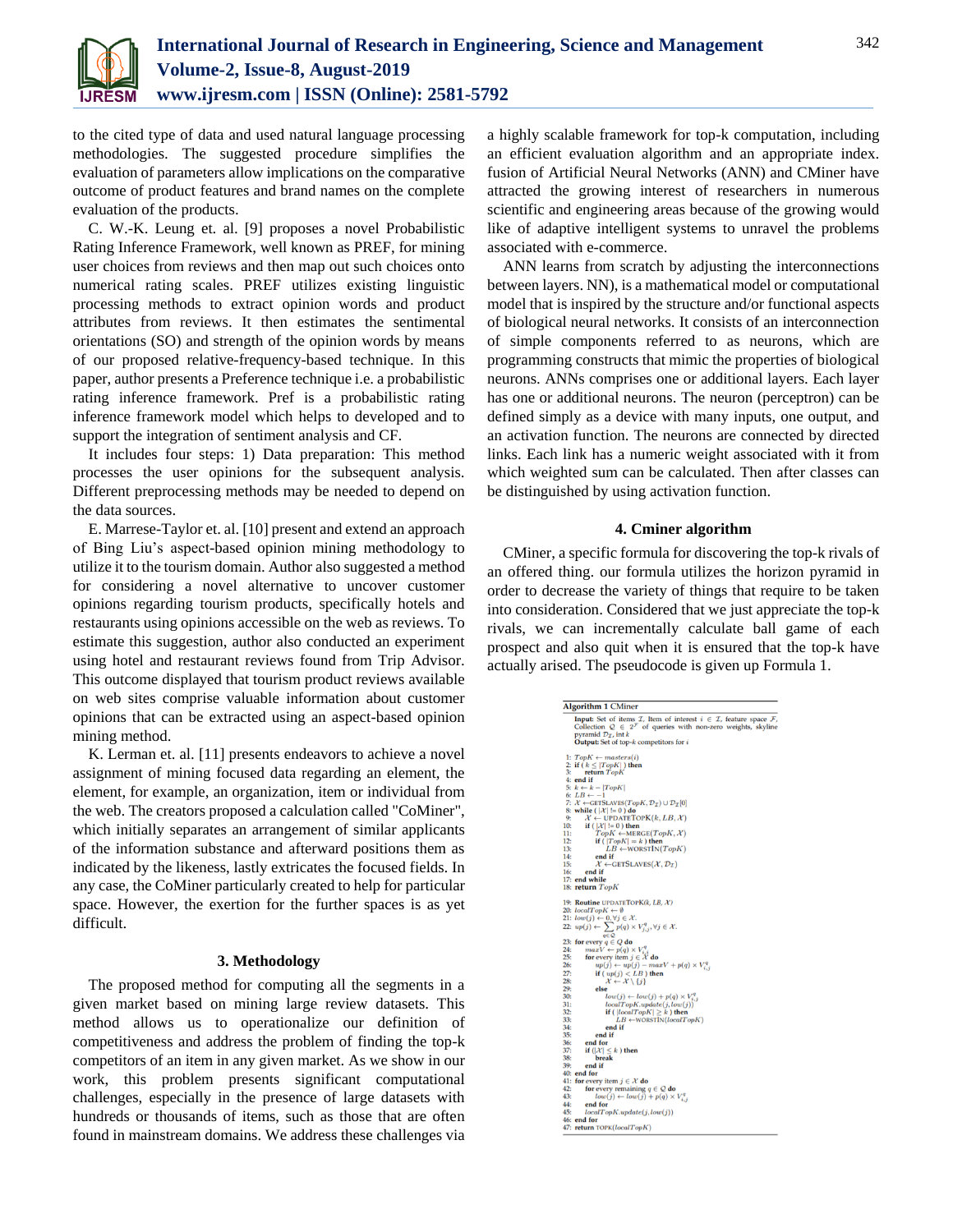

# **5. Results and discussion**

Datasets and Baselines: Our experiments consist of 4 datasets, which were gathered for the objectives of this job. The datasets were purposefully picked from various domain names to depict the cross-domain applicability of our strategy. Along with the complete details on each thing in our datasets, we additionally accumulated the complete collection of evaluations that were readily available on the resource internet site.

Table 1 consists of detailed data for each and every dataset, while a comprehensive summary is supplied listed below. ELECTRONIC CAMERAS: This dataset consists of 579 electronic cams from Amazon.com. We gathered the complete collection of testimonials for every cam, for an overall of 147192 evaluations. The collection of attributes consists of the resolution (in MP), shutter rate (in secs), zoom (e.g. 4x), as well as rate. It likewise consists of viewpoint attributes on handbook, pictures, video clip, layout, flash, emphasis, food selection alternatives, lcd display, dimension, attributes, lens, guarantee, shades, stabilizing, battery life, resolution, as well as expense. RESORTS: This dataset consists of 80799 testimonials on 1283 resorts from Booking.com. The collection of attributes consists of the centers, tasks, and also solutions provided by the resort. All 3 of these multi-categorical functions are readily available on the internet site. The dataset additionally consists of point of view functions on area, solutions, tidiness, personnel, as well as convenience.

| Table 1<br><b>Dataset statistics</b>                     |                                  |                                    |                                                                                    |                                 |  |  |
|----------------------------------------------------------|----------------------------------|------------------------------------|------------------------------------------------------------------------------------|---------------------------------|--|--|
| <b>Dataset</b>                                           | #Items                           | #Feats.                            | #Subsets                                                                           | <b>Skyline</b><br><b>Layers</b> |  |  |
| <b>CAMERAS</b>                                           | 579                              | 21                                 | 14779                                                                              | 5                               |  |  |
| <b>HOTELS</b>                                            | 1283                             | 8                                  | 127                                                                                | 5                               |  |  |
| <b>RESTAURANTS</b>                                       | 4622                             | 8                                  | 64                                                                                 | 12                              |  |  |
| <b>RECIPES</b>                                           | 100000                           | 22                                 | 133                                                                                | 22                              |  |  |
| 100<br>Cumulative #Points %<br>80<br>60<br>40<br>20<br>Ō | Recipes E<br>$\overline{2}$<br>1 | 3<br>Layers of the Skyline Pyramid | Cameras<br>Restaurants<br>5<br>$\overline{A}$<br>Fig. 1. Layers of skyline pyramid | 6                               |  |  |
| 2                                                        |                                  |                                    | <b>CMiner</b>                                                                      |                                 |  |  |
| 1.8                                                      |                                  |                                    | CMiner with ANN                                                                    |                                 |  |  |
| 1.6                                                      |                                  |                                    |                                                                                    |                                 |  |  |
| 1.4                                                      |                                  |                                    |                                                                                    |                                 |  |  |
| 1.2                                                      |                                  |                                    |                                                                                    |                                 |  |  |
| Seconds<br>1                                             |                                  |                                    |                                                                                    |                                 |  |  |
| 0.8                                                      |                                  |                                    |                                                                                    |                                 |  |  |
| 0.6                                                      |                                  |                                    |                                                                                    |                                 |  |  |
| 0.4                                                      |                                  |                                    |                                                                                    |                                 |  |  |
| 0.2                                                      |                                  |                                    |                                                                                    |                                 |  |  |
| 50<br>O                                                  | 100                              | 150<br>Number of competitors k     | 200<br>250                                                                         | 300                             |  |  |

Fig. 2. Average time (per item) to compute top-k competitors for Cameras dataset



Fig. 3. Average time (per item) to compute top-k competitors for Hotels dataset



Fig. 4. Average time (per item) to compute top-k competitors for Restaurants dataset



Fig. 5. Average time (per item) to compute top-k competitors for Receipes dataset

# **6. Conclusion**

Data mining has significance with respect to finding the examples, estimating, disclosure of learning and so forth, in various business areas. Machine learning methodologies are broadly utilized as a part of different applications. Each business-related application utilizes information mining systems. To enhance such business or giving proper competitor to the business to the client require the help of web mining systems. The competitor mining is one such an approach to investigate competitors for the preferred items. The effectiveness of our approach was confirmed through a speculative examination on actual datasets from various domain